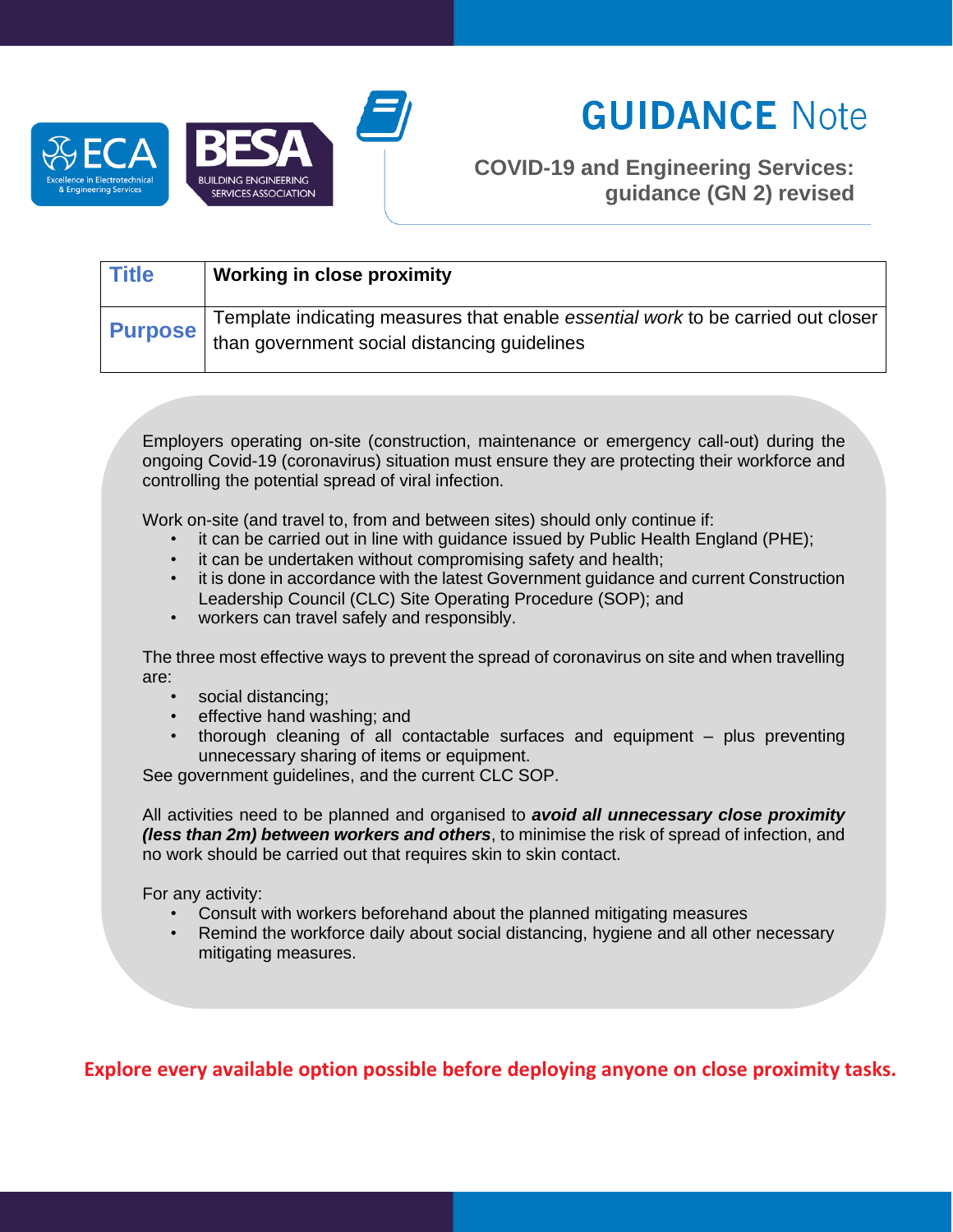## **1. Eliminate close working where possible**

Firstly, seek *to eliminate the need for any type of close proximity working* by e.g.

- Planning and arranging tasks and any other activity so they can be done by one person, or by maintaining social distancing measures and preventing overcrowding
- Considering mechanical aids to reduce worker interface and proximity
- Government guidelines say 'maintain a distance of two metres, or one metre with risk mitigation where two metres is not viable'.

### **2. Where closer proximity working is necessary and unavoidable**

In line with the current CLC SOP and government guidelines, where it is not possible to follow the social distancing guidelines in full for a particular activity, then:

- 1. "consider whether that activity needs to continue for the business to operate." If this is so;
- 2. "take all mitigating actions possible" (applying the hierarchy of measures below) to reduce the risk of transmission between workers and others.
- Comprehensive hygiene and clearing measures must apply at all times (government/PHE guidelines/CLC SOP)
- Increase fresh air ventilation in any indoor/enclosed spaces.

Conduct a suitable and sufficient *risk assessment*, communicate the significant findings with the workforce and introduce preventative measures and a safe system of work (method statement) to control the risk of viral transmission.

#### **Reduce**

Where social distancing measures cannot be applied, then minimise the frequency and time workers are within 2 metres of each other.

Workers should work side by side or facing away from each other: avoid face to face working wherever possible.

#### **Isolate**

If workers must work within 2 metres of each other, keep the team:

- Together (do not change workers within teams) also known as 'cohorting'
- As small as possible (minimise the number of workers involved)
- Away from other workers or others, where possible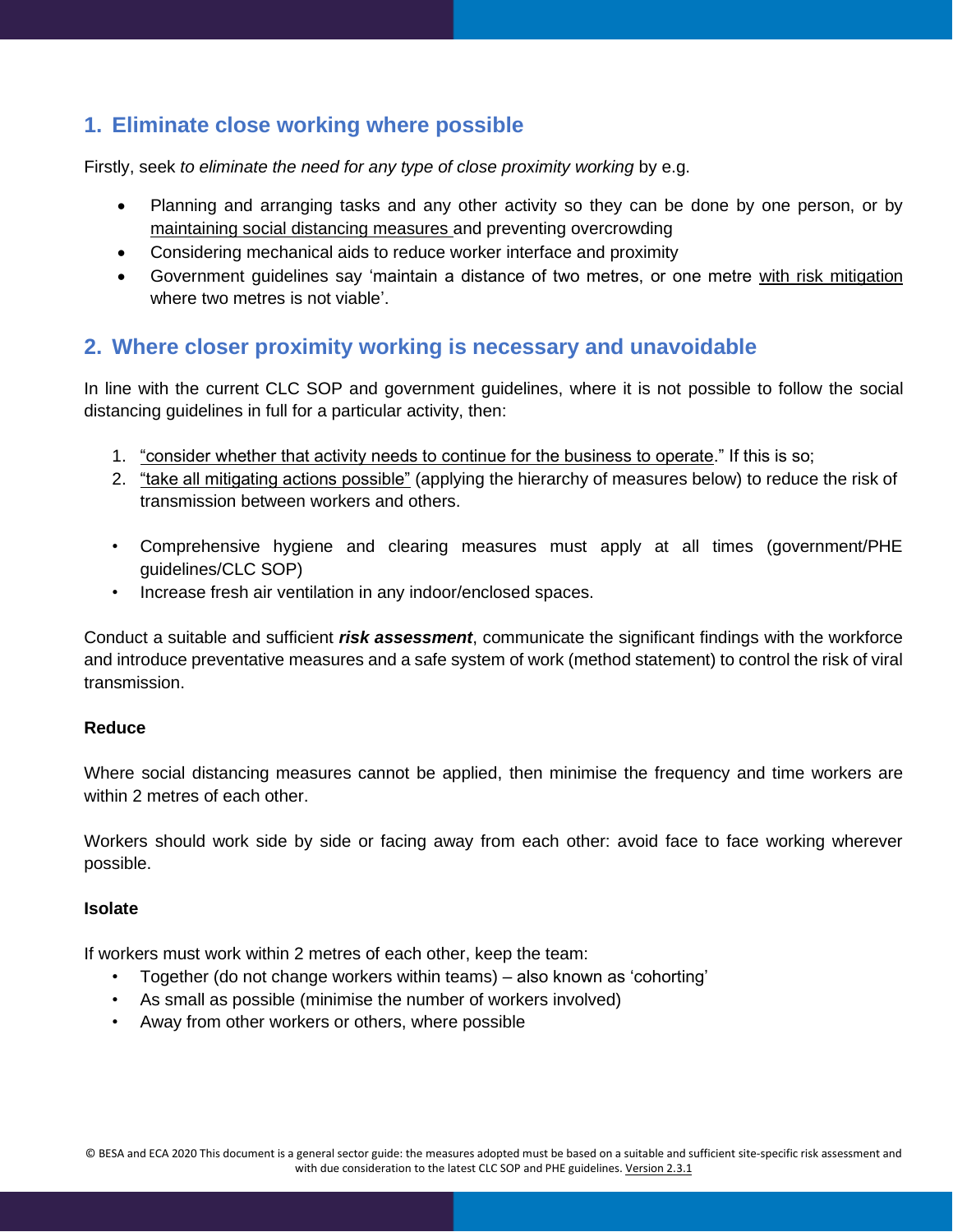#### **Control**

Where it is essential to carry out a task and work within 2 metres:

- Keep the activity as short as possible
- Consider using a permit or other authorisation process for close proximity activities
- Provide designated supervision (which may include a 'compliance champion') to monitor and manage compliance with close proximity preventative measures
- Consider the use of temporary barriers between workers (e.g. clear flexible barriers in vehicles).

#### *2a. PPE (including RPE) and face coverings*

For typical construction and maintenance activity, government guidance and the CLC SOP do not encourage the use of RPE (e.g. tight-fitting masks) as a protective measure against coronavirus. However, government guidance adds that, following risk assessment, face coverings (e.g. cotton masks) may be selected (along with other PPE) to further mitigate the risk from close proximity work:

1) as part of "all mitigating actions possible" and/or

2) in response to any client or main contractor requirements.

Face coverings may lower viral exhalation risk, notably from anyone who has COVID-19 but is not yet showing symptoms. However, they do not provide significant inhalation protection and they may become contaminated. If selected there should be collective use where possible (i.e. maximising the number in a 'close proximity' group who wear a face covering).

Eye protection can help to protect the eyes from airborne droplets, and visors may negate the need for light eye protection (subject to risk assessment). Certain 'valved' face masks present a potential viral exhalation risk, which may be partially reduced by wearing an additional visor.

Any face coverings or visors should be distributed by the employer, along with instructions for use, maintenance, replacement, and disposal. 'Homemade' or 'site improvised' face coverings or visors should not be used.

The use of FFP3 tight-fitting masks is still required if risk assessment shows they are necessary to protect against other significant workplace respiratory health hazards (beyond coronavirus).

Additionally, FFP3 or FFP2 masks may be used (where Coronavirus is the only respiratory hazard) if risk assessment concludes they provide additional mitigation in close proximity situations.

CLC guidance on face coverings says that employers should make face coverings available - as a minimum - when workers don't need to wear respiratory protection (RPE) for a specific task and the work *meets all three criteria* below:

- it is in an enclosed space;
- social distancing isn't always possible; and
- workers come into contact with others who they do not normally meet.

© BESA and ECA 2020 This document is a general sector guide: the measures adopted must be based on a suitable and sufficient site-specific risk assessment and with due consideration to the latest CLC SOP and PHE guidelines. Version 2.3.1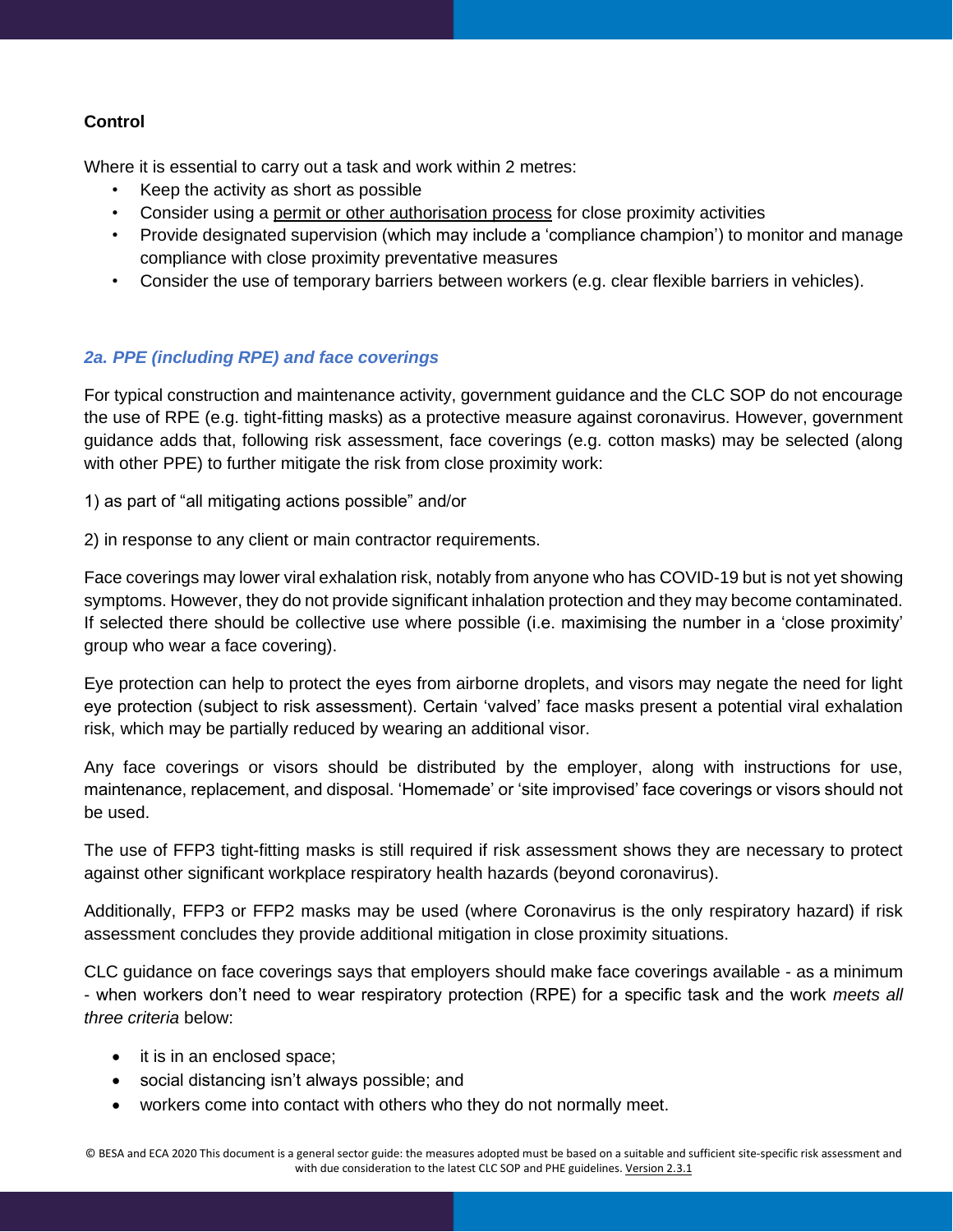Do not rely solely on RPE or face covering as the mitigating measure against coronavirus. The hierarchy of measures above must first be deployed, to mitigate the risk as far as reasonably practicable. RPE and face coverings are last in the hierarchy of protection against any airborne hazard for reasons that include:

- 'face fit testing' is required for half mask RPE, plus 'fit checking' before work starts
- RPE (and particularly face covering) protection can deteriorate during use
- wearing RPE or face covering even if it provides any extra protection may change worker behaviour, possibly undermining hygiene and cleaning good practice
- face masks and cloth/cotton face coverings alone do not protect the eyes
- the standard and use of face coverings can vary greatly, greatly affecting any protection they might provide.

Donning and doffing PPE and face coverings, and sanitisation and waste disposal, must be carried out properly, to reduce the risk of viral contamination and spread, along with thorough hand cleaning. If selected, visors should be washed following every shift in hot soapy water, or with antibacterial cleaning wipes.

#### **RPE in locations with elevated risk of viral spread**

Additional PPE (which may include RPE such as tight-fitting masks and surgical masks) should be considered, subject to risk assessment, in work environments where there is elevated risk of viral spread) e.g.:

- where persons are shielding, or with COVID-19 symptoms; or
- confirmed Covid-19 cases may be present

See ECA/BESA GN 1 guide on working in 'Specific Environments' (elevated risk of transmission).

Examples of specific environments might be health or care home settings, or some emergency domestic settings.

Higher-protection types of RPE such as positive air pressure respirators, can offer effective onsite coronavirus respiratory and face protection if necessary (e.g. in higher risk confined spaces), provided they have effective air filters.

#### **Site requirements to wear RPE**

Any overarching (e.g. site owner) requirement to wear/not wear PPE (including RPE) or face covering should be dealt with in discussion with the site owner and/or main contractor.

# **3. Key sources of industry information and advice**

- [www.gov.uk/guidance/working-safely-during-coronavirus-covid-19/construction-and-other-outdoor-work](http://www.gov.uk/guidance/working-safely-during-coronavirus-covid-19/construction-and-other-outdoor-work)
- SOPv5:<https://www.constructionleadershipcouncil.co.uk/news/clc-site-operating-procedures-guidance-v5/>
- CLC face covering note at: [www.constructionleadershipcouncil.co.uk/wp-content/uploads/2020/08/The-Use](http://www.constructionleadershipcouncil.co.uk/wp-content/uploads/2020/08/The-Use-of-Face-Coverings-in-Construction-during-Coronavirus.pdf)[of-Face-Coverings-in-Construction-during-Coronavirus.pdf](http://www.constructionleadershipcouncil.co.uk/wp-content/uploads/2020/08/The-Use-of-Face-Coverings-in-Construction-during-Coronavirus.pdf)
- For more on face fit testing RPE: [www.hse.gov.uk/respiratory-protective-equipment/fit-testing-basics.htm](http://www.hse.gov.uk/respiratory-protective-equipment/fit-testing-basics.htm)
- See also for Wales:<https://gov.wales/taking-all-reasonable-measures-maintain-physical-distancing-workplace>

© BESA and ECA 2020 This document is a general sector guide: the measures adopted must be based on a suitable and sufficient site-specific risk assessment and with due consideration to the latest CLC SOP and PHE guidelines. Version 2.3.1